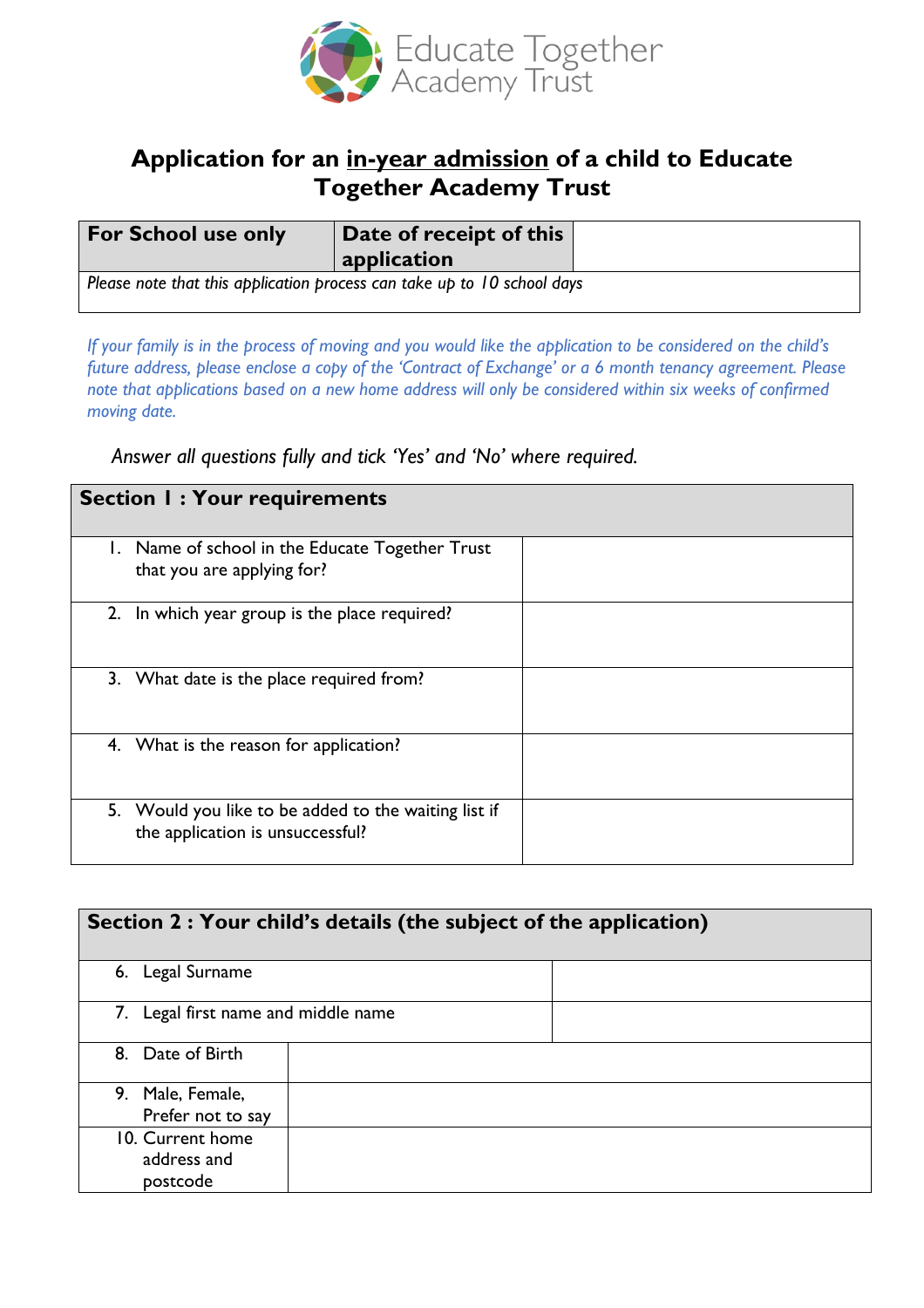

| 11. Is your child currently a 'Looked after Child' - a child<br>in the care of the Local Authority?                                                                                   | Yes | <b>No</b> |
|---------------------------------------------------------------------------------------------------------------------------------------------------------------------------------------|-----|-----------|
| 12. If 'Yes' (currently in care) which Local Authority is responsible and<br>subsequently adopted, or been made the subject of a child<br>arrangements or special guardianship order? |     |           |
| 13. Does your child have an Educational Health Care Plan<br>issued by a local authority?                                                                                              | Yes | <b>No</b> |
| 14. If 'Yes' which Local Authority issued the EHCP?                                                                                                                                   |     |           |
| 15. Does your child have any Special Educational Need,<br>disability or medical condition the school should be<br>aware of?                                                           | Yes | <b>No</b> |
| 16. If you answered 'Yes' to 2.13 please provide further information:                                                                                                                 |     |           |
| 17. Does your child have any siblings currently attending<br>the school for which you are applying?                                                                                   | Yes | <b>No</b> |
| 18. If you answered 'Yes' to 2.14 please enter the name of one sibling that lives at the same home<br>address who is currently registered at the school:                              |     |           |
| Legal Surname                                                                                                                                                                         |     |           |
| <b>Forenames</b>                                                                                                                                                                      |     |           |
| Brother/Sister/Other                                                                                                                                                                  |     |           |

| Section 3 : Applicant details (the person completing the form)            |                                                                                                   |     |           |
|---------------------------------------------------------------------------|---------------------------------------------------------------------------------------------------|-----|-----------|
| 19. Surname                                                               |                                                                                                   |     |           |
| 20. Forename                                                              |                                                                                                   |     |           |
| 21. Title                                                                 | Mr / Mrs / Miss / Ms                                                                              |     |           |
|                                                                           | 22. Your relationship to the child (Parent/carer/other)                                           |     |           |
| 23. Do you live at the same address as the child you are<br>applying for? |                                                                                                   | Yes | <b>No</b> |
|                                                                           | 24. If you answered 'No' to 3.5 then please provide your full address for communication purposes: |     |           |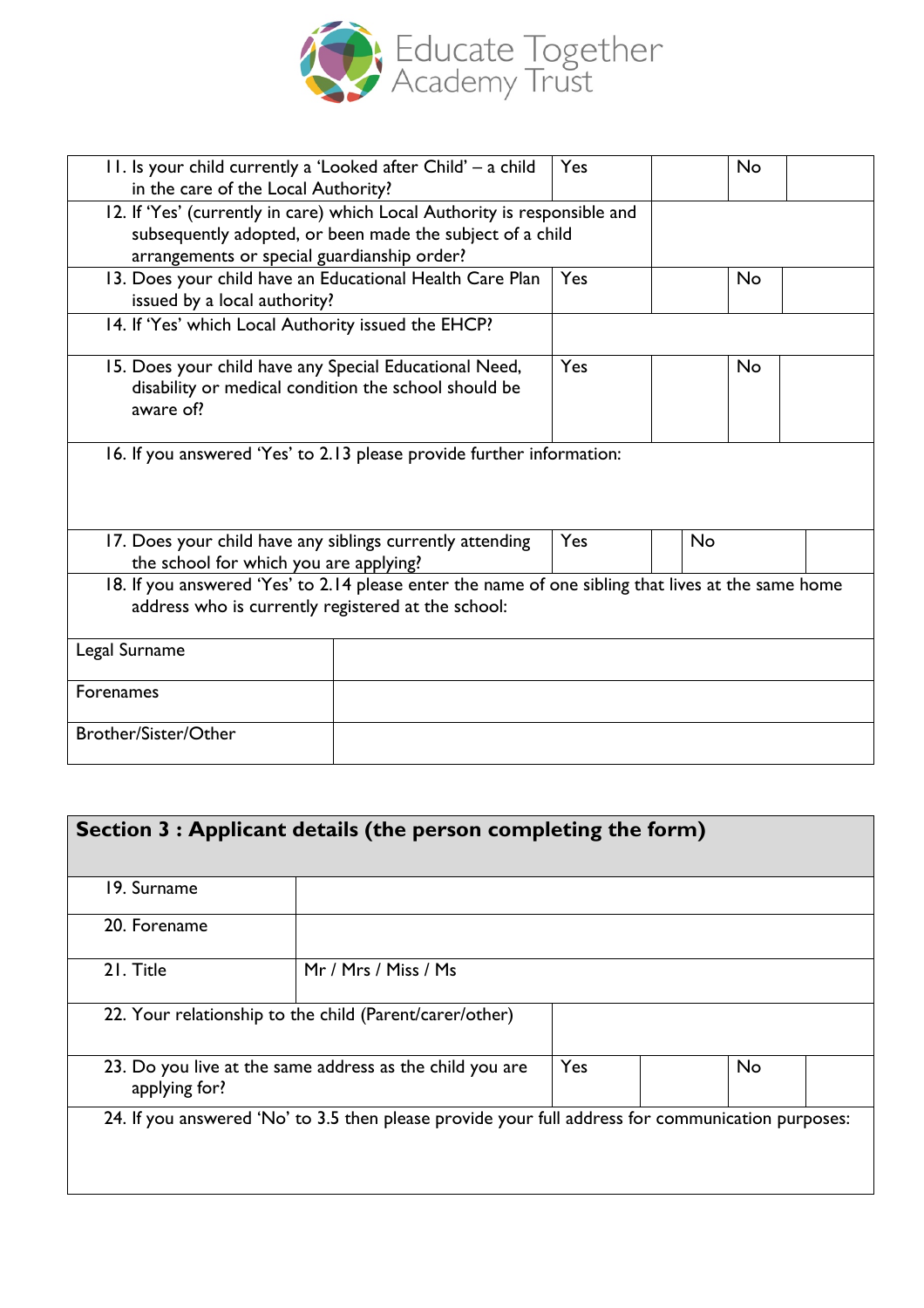

| 25. Telephone number                                                                                                                                                                          |  |
|-----------------------------------------------------------------------------------------------------------------------------------------------------------------------------------------------|--|
| 26. Email Address                                                                                                                                                                             |  |
| 27. UK Service Personnel: please indicate if you are a<br>family of the regular UK Armed Forces being posted<br>to the area or are a Crown Service/Diplomat family<br>returning from overseas |  |

## **Section 4: Declaration and signature**

In order for this application to be processed, the applicant must provide his/her signature and date on which the application was completed. In doing so the applicant confirms that:

- The information provided on the application form (and any other that may be provided in support of this application) is accurate to the best of the applicant's knowledge and not intended to mislead in any way.
- The applicant is legally responsible for the child concerned or that he/she has appropriate consent from the legally responsible party to permit the submission of this school place application.
- A school place allocated as a result of the information provided may be withdrawn if this information is subsequently found to be fraudulent or intentionally misleading. If this information changes, it is the responsibility of the parent/carer to inform the school prior to uptake of a place.

Data Protection Act. The information you provide on the application form, and any additional information you wish to provide will be used for the purpose of allocating a school place for your child. We will share the information internally within the school, Trust and with the Local Authority. We will safeguard your personal details and will not divulge them to any other individuals or organisations for any other purposes.

| Signature of | Date |  |
|--------------|------|--|
| Applicant    |      |  |
|              |      |  |

## **Important information to assist the completion of the In-Year application form, overleaf.**